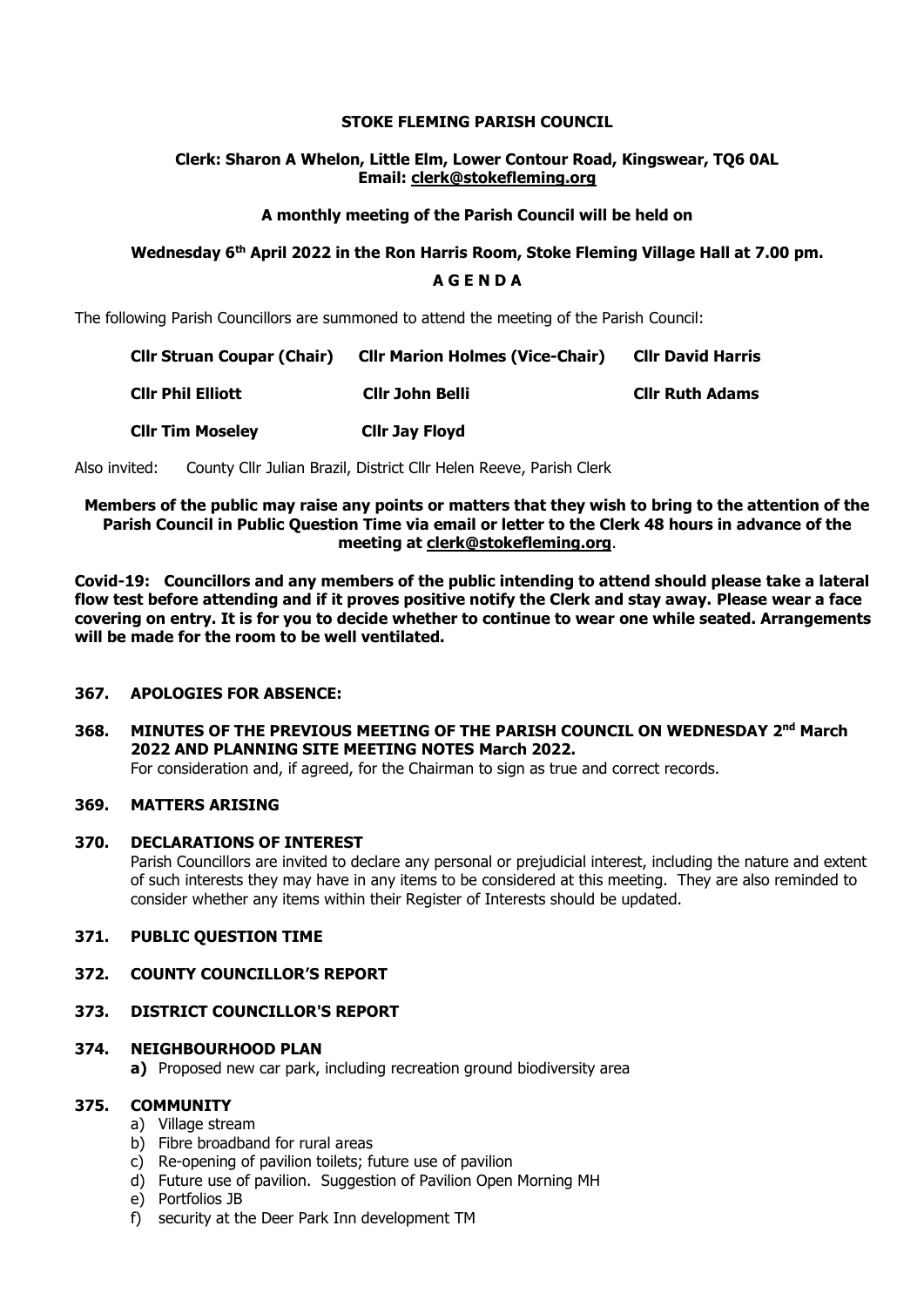#### **376. ROADS & TRANSPORT**

- a) Wood's Way
- b) Virtual pavement
- c) Signage at A3022 junction with Venn Lane
- d) Hedgehog warning signs

#### **377. MAINTENANCE**

a) Play area repairs

#### **378. CLIMATE CHANGE**

- a) Report
- **379. QUEEN'S PLATINUM JUBILEE CELEBRATIONS** a) Report MH

## **380. ACTIONS REGISTER**

a) Progress report

## **381. PLANNING:**

# **APPLICATIONS**

# a) 0438/22/TCA

Application Type Works to a Tree in a Con Area Applicant Name Mrs Caroline Martin T1: Sycamore - Fell NE Lower Branches to 3.9 metres from ground level.Branches overhanging neighbouring garage. Albert House Baileys Meadow Stoke Fleming TQ6 0QD

#### b) 0647/22/FUL

Proposal:, Demolition of existing bungalow and creation of replacement dwelling with associated landscaping Site Address:, Harber, Overseas Estate, Stoke Fleming, TO6 0PJ

#### **DECISIONS**

a) 4605/21/HHO

Householder application to convert internal single garage to living space and replace garage door with window **Conditional Approval** 1 New Road Stoke Fleming TQ6 0NR 13 January 2022

b) 0036/22/FUL

Replacement of single detached garage with double carport and single enclosed garage (Resubmission of 3960/21/FUL) **Conditional Approval** Sunnyside Baileys Meadow Stoke Fleming TQ60QD 13 January 2022

c) 4542/21/VAR

Application for variation of condition 2 (approved plans) of planning permission 3625/21/HHO Homeleigh New Road Stoke Fleming TQ6 0NR **Conditional Approval** 06 January 2022

d) 0717/22/AGR

Proposal: Application to determine if prior approval is required for a proposed agricultural building for storing tractor and agricultural equipment, fencing, timber and hay 9.5m x 10.6m x 5.3 to ridge height Location: 10 Acres, Blatchmore Lane, Bugford, TQ6 0NW Decision: **Full planning application required.**

e) 4324/21/FUL

Seacliffe Overseas Estate Stoke Fleming TQ6 0PJ APPLICATION TYPE : Full Planning Application PROPOSAL : Demolition of existing dwelling and garage and construction of new replacement dwelling and associated landscaping DECISION DATE : 24-March-2022 DECISION: **Conditional Approval**